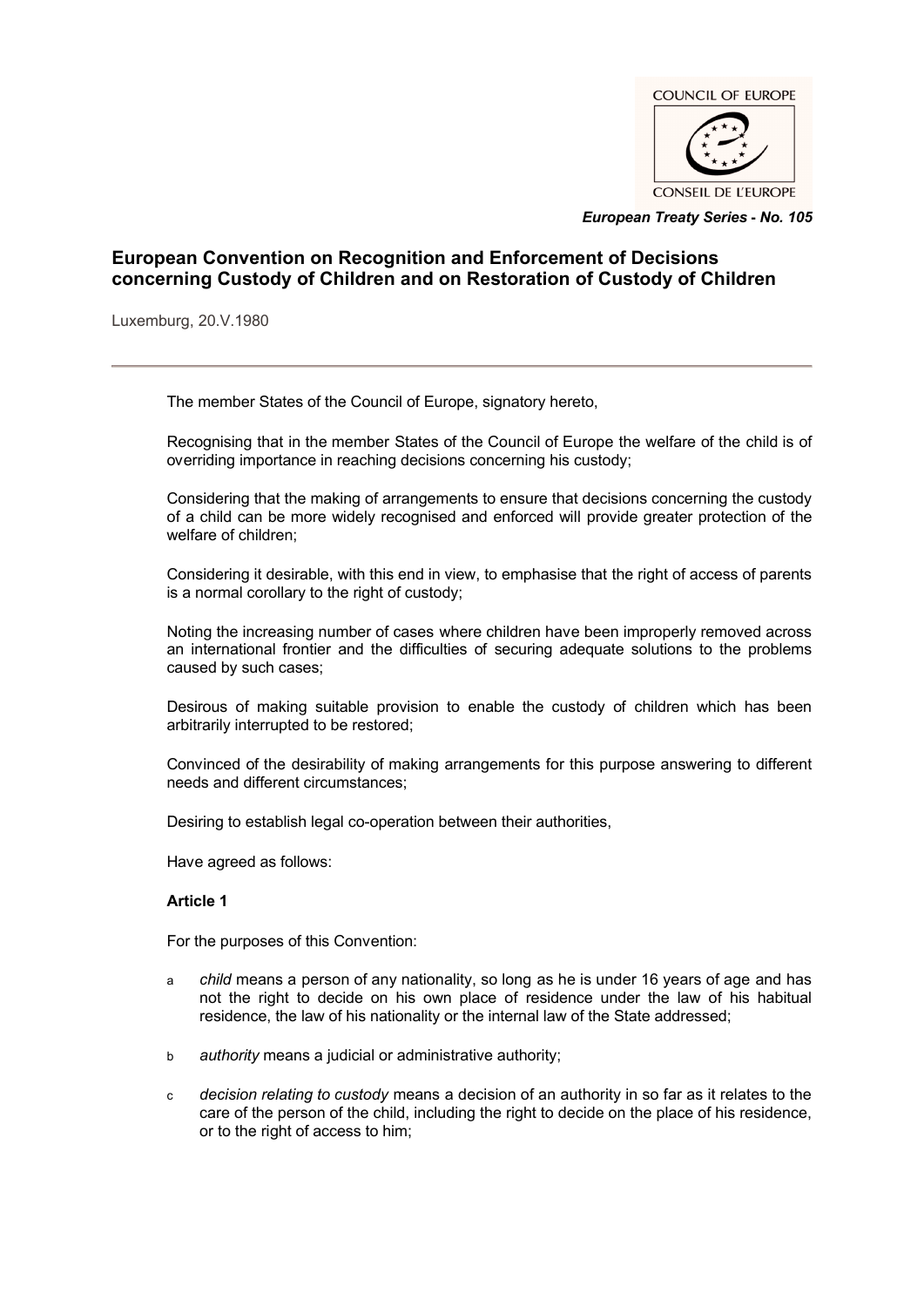- d *improper removal* means the removal of a child across an international frontier in breach of a decision relating to his custody which has been given in a Contracting State and which is enforceable in such a State; improper removal also includes:
	- i the failure to return a child across an international frontier at the end of a period of the exercise of the right of access to this child or at the end of any other temporary stay in a territory other than that where the custody is exercised;
	- ii a removal which is subsequently declared unlawful within the meaning of Article 12.

### **Part 1 – Central authorities**

# **Article 2**

- 1 Each Contracting State shall appoint a central authority to carry out the functions provided for by this Convention.
- 2 Federal States and States with more than one legal system shall be free to appoint more than one central authority and shall determine the extent of their competence.
- 3 The Secretary General of the Council of Europe shall be notified of any appointment under this article.

#### **Article 3**

- 1 The central authorities of the Contracting States shall co-operate with each other and promote co-operation between the competent authorities in their respective countries. They shall act with all necessary despatch.
- 2 With a view to facilitating the operation of this Convention, the central authorities of the Contracting States:
	- a shall secure the transmission of requests for information coming from competent authorities and relating to legal or factual matters concerning pending proceedings;
	- b shall provide each other on request with information about their law relating to the custody of children and any changes in that law;
	- c shall keep each other informed of any difficulties likely to arise in applying the Convention and, as far as possible, eliminate obstacles to its application.

- 1 Any person who has obtained in a Contracting State a decision relating to the custody of a child and who wishes to have that decision recognised or enforced in another Contracting State may submit an application for this purpose to the central authority in any Contracting State.
- 2 The application shall be accompanied by the documents mentioned in Article 13.
- 3 The central authority receiving the application, if it is not the central authority in the State addressed, shall send the documents directly and without delay to that central authority.
- 4 The central authority receiving the application may refuse to intervene where it is manifestly clear that the conditions laid down by this Convention are not satisfied.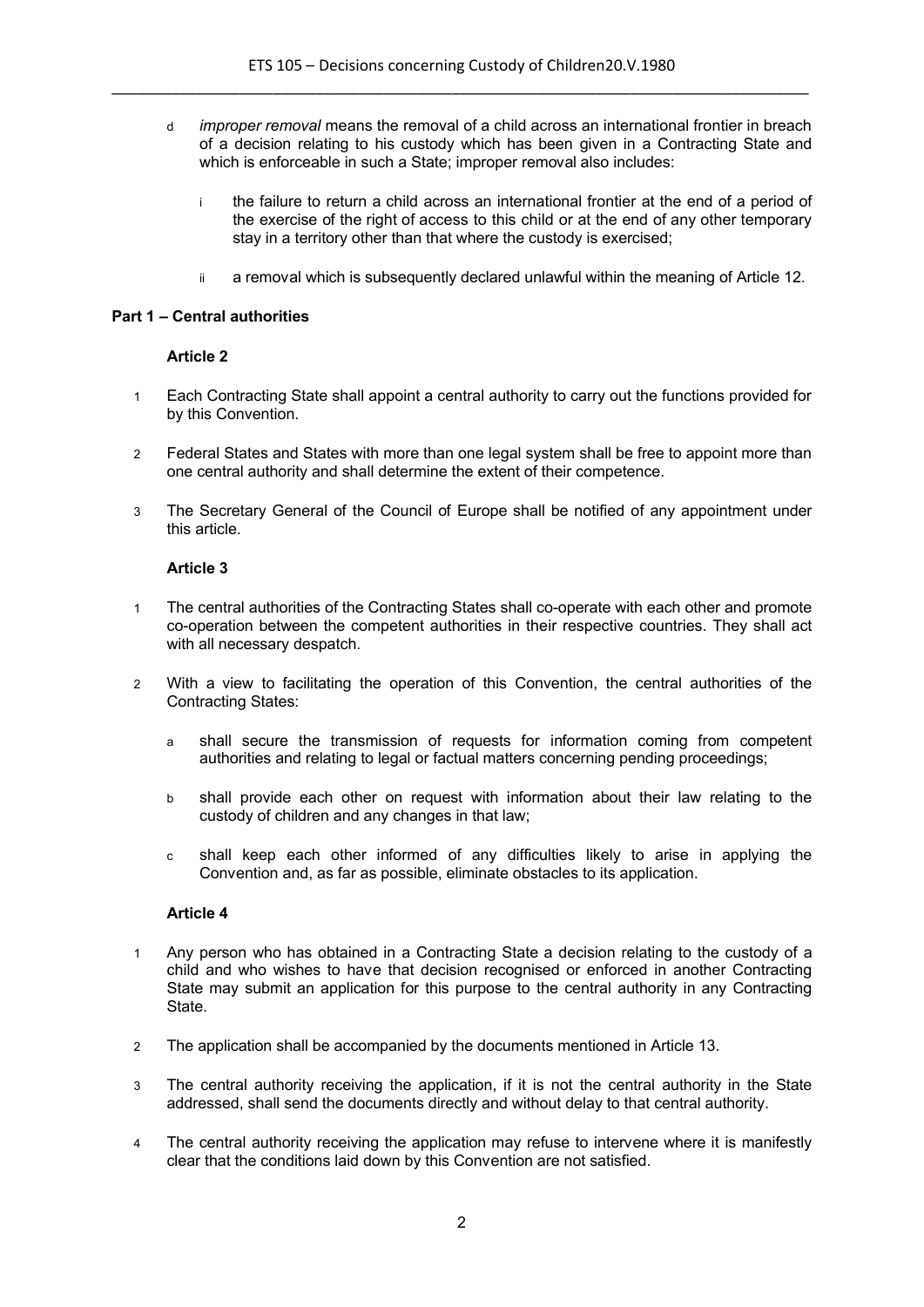5 The central authority receiving the application shall keep the applicant informed without delay of the progress of his application.

# **Article 5**

- 1 The central authority in the State addressed shall take or cause to be taken without delay all steps which it considers to be appropriate, if necessary by instituting proceedings before its competent authorities, in order:
	- a to discover the whereabouts of the child;
	- b to avoid, in particular by any necessary provisional measures, prejudice to the interests of the child or of the applicant;
	- c to secure the recognition or enforcement of the decision;
	- d to secure the delivery of the child to the applicant where enforcement is granted;
	- e to inform the requesting authority of the measures taken and their results.
- 2 Where the central authority in the State addressed has reason to believe that the child is in the territory of another Contracting State it shall send the documents directly and without delay to the central authority of that State.
- 3 With the exception of the cost of repatriation, each Contracting State undertakes not to claim any payment from an applicant in respect of any measures taken under paragraph 1 of this article by the central authority of that State on the applicant's behalf, including the costs of proceedings and, where applicable, the costs incurred by the assistance of a lawyer.
- 4 If recognition or enforcement is refused, and if the central authority of the State addressed considers that it should comply with a request by the applicant to bring in that State proceedings concerning the substance of the case, that authority shall use its best endeavours to secure the representation of the applicant in the proceedings under conditions no less favourable than those available to a person who is resident in and a national of that State and for this purpose it may, in particular, institute proceedings before its competent authorities.

- 1 Subject to any special agreements made between the central authorities concerned and to the provisions of paragraph 3 of this article:
	- a communications to the central authority of the State addressed shall be made in the official language or in one of the official languages of that State or be accompanied by a translation into that language;
	- b the central authority of the State addressed shall nevertheless accept communications made in English or in French or accompanied by a translation into one of these languages.
- 2 Communications coming from the central authority of the State addressed, including the results of enquiries carried out, may be made in the official language or one of the official languages of that State or in English or French.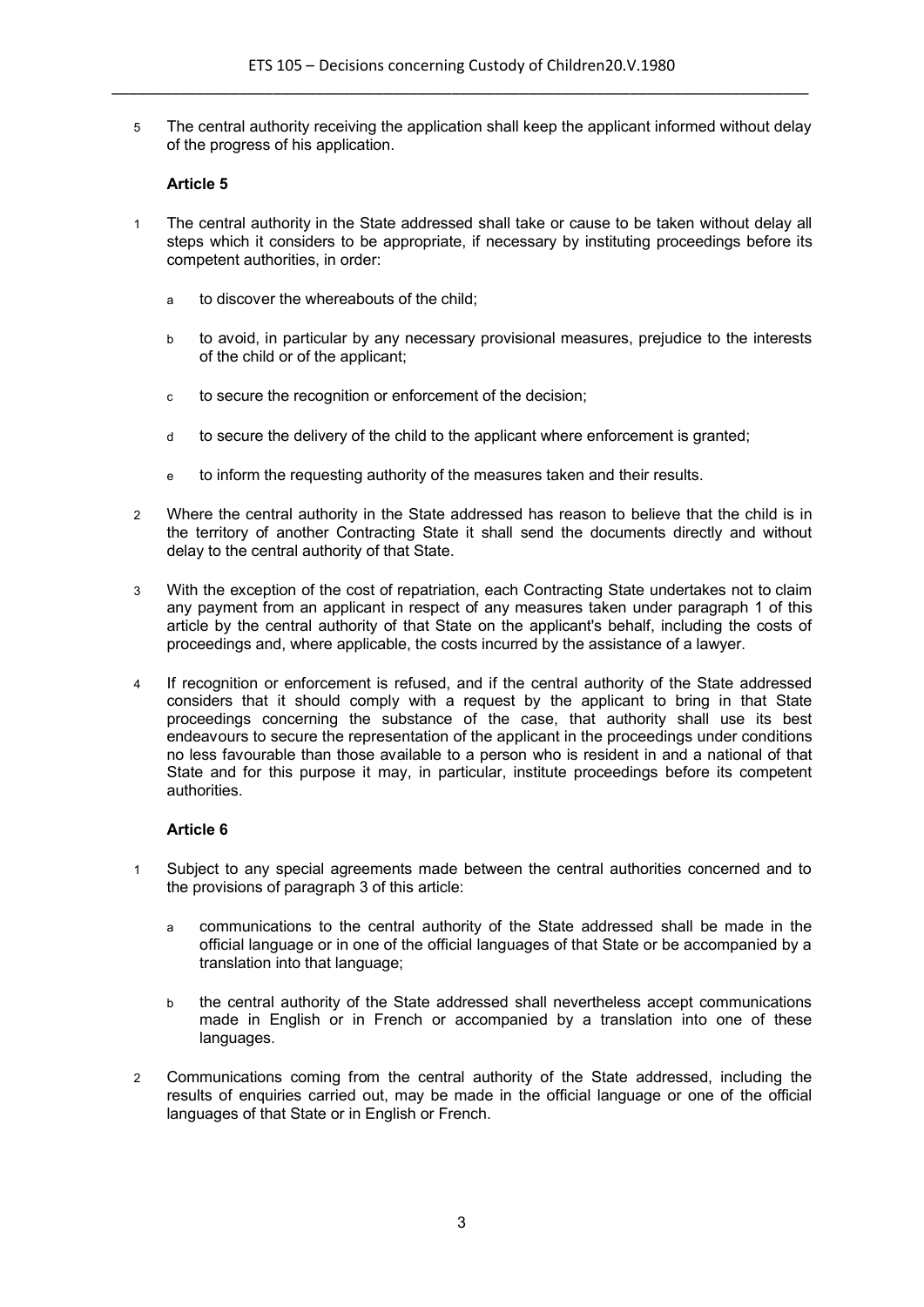3 A Contracting State may exclude wholly or partly the provisions of paragraph 1.b of this article. When a Contracting State has made this reservation any other Contracting State may also apply the reservation in respect of that State.

### **Part II – Recognition and enforcement of decisions and restoration of custody of children**

#### **Article 7**

A decision relating to custody given in a Contracting State shall be recognised and, where it is enforceable in the State of origin, made enforceable in every other Contracting State.

#### **Article 8**

- 1 In the case of an improper removal, the central authority of the State addressed shall cause steps to be taken forthwith to restore the custody of the child where:
	- a at the time of the institution of the proceedings in the State where the decision was given or at the time of the improper removal, if earlier, the child and his parents had as their sole nationality the nationality of that State and the child had his habitual residence in the territory of that State, and
	- b a request for the restoration was made to a central authority within a period of six months from the date of the improper removal.
- 2 If, in accordance with the law of the State addressed, the requirements of paragraph 1 of this article cannot be complied with without recourse to a judicial authority, none of the grounds of refusal specified in this Convention shall apply to the judicial proceedings.
- 3 Where there is an agreement officially confirmed by a competent authority between the person having the custody of the child and another person to allow the other person a right of access, and the child, having been taken abroad, has not been restored at the end of the agreed period to the person having the custody, custody of the child shall be restored in accordance with paragraphs 1.b and 2 of this article. The same shall apply in the case of a decision of the competent authority granting such a right to a person who has not the custody of the child.

- 1 In cases of improper removal, other than those dealt with in Article 8, in which an application has been made to a central authority within a period of six months from the date of the removal, recognition and enforcement may be refused only if:
	- a in the case of a decision given in the absence of the defendant or his legal representative, the defendant was not duly served with the document which instituted the proceedings or an equivalent document in sufficient time to enable him to arrange his defence; but such a failure to effect service cannot constitute a ground for refusing recognition or enforcement where service was not effected because the defendant had concealed his whereabouts from the person who instituted the proceedings in the State of origin:
	- b in the case of a decision given in the absence of the defendant or his legal representative, the competence of the authority giving the decision was not founded:
		- i on the habitual residence of the defendant, or
		- ii on the last common habitual residence of the child's parents, at least one parent being still habitually resident there, or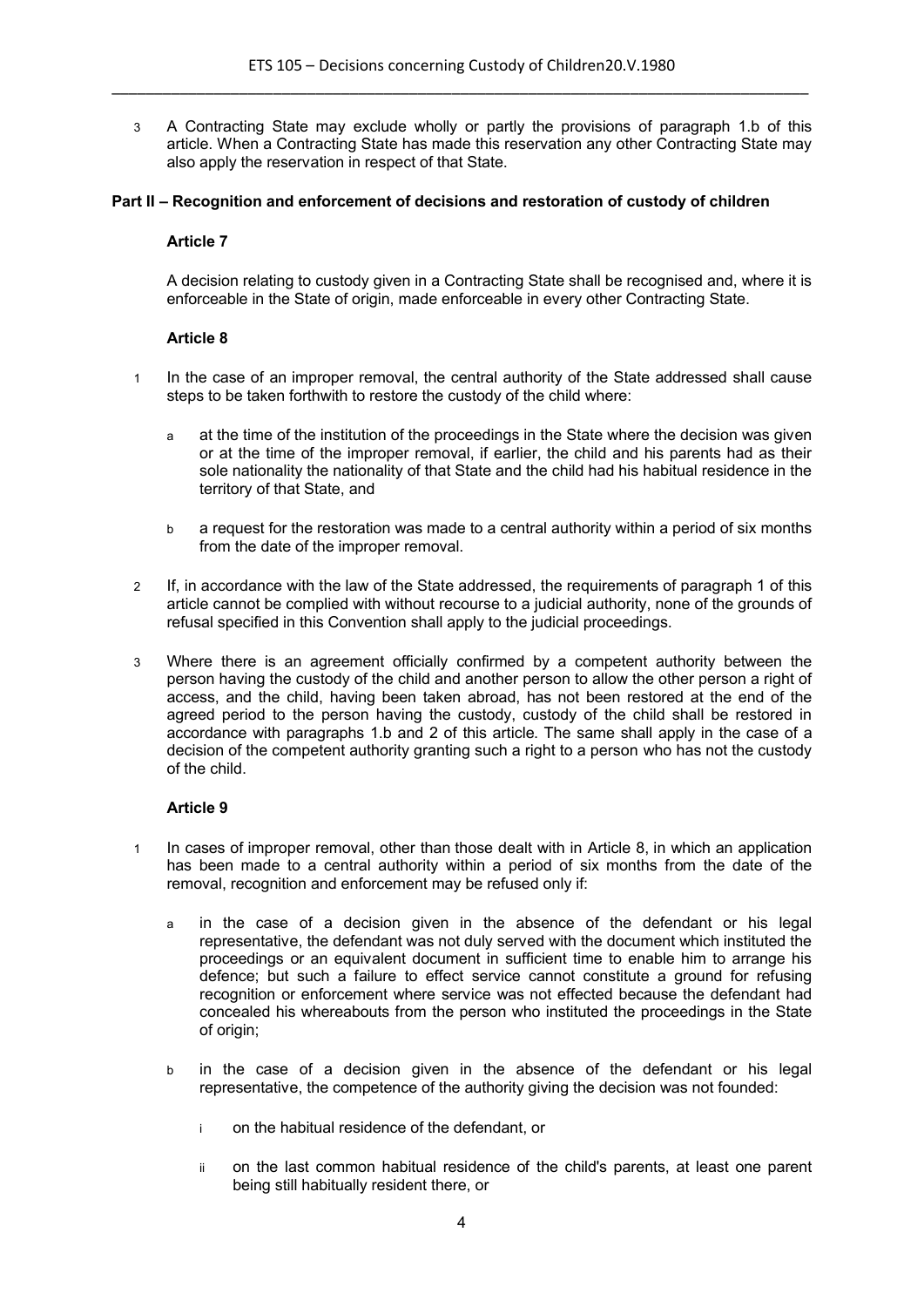- iii on the habitual residence of the child:
- c the decision is incompatible with a decision relating to custody which became enforceable in the State addressed before the removal of the child, unless the child has had his habitual residence in the territory of the requesting State for one year before his removal.
- 2 Where no application has been made to a central authority, the provisions of paragraph 1 of this article shall apply equally, if recognition and enforcement are requested within six months from the date of the improper removal.
- 3 In no circumstances may the foreign decision be reviewed as to its substance.

- 1 In cases other than those covered by Articles 8 and 9, recognition and enforcement may be refused not only on the grounds provided for in Article 9 but also on any of the following grounds:
	- a if it is found that the effects of the decision are manifestly incompatible with the fundamental principles of the law relating to the family and children in the State addressed;
	- b if it is found that by reason of a change in the circumstances including the passage of time but not including a mere change in the residence of the child after an improper removal, the effects of the original decision are manifestly no longer in accordance with the welfare of the child;
	- c if at the time when the proceedings were instituted in the State of origin:
		- i the child was a national of the State addressed or was habitually resident there and no such connection existed with the State of origin;
		- ii the child was a national both of the State of origin and of the State addressed and was habitually resident in the State addressed;
	- d if the decision is incompatible with a decision given in the State addressed or enforceable in that State after being given in a third State, pursuant to proceedings begun before the submission of the request for recognition or enforcement, and if the refusal is in accordance with the welfare of the child.
- 2 In the same cases, proceedings for recognition or enforcement may be adjourned on any of the following grounds:
	- a if an ordinary form of review of the original decision has been commenced;
	- b if proceedings relating to the custody of the child, commenced before the proceedings in the State of origin were instituted, are pending in the State addressed:
	- c if another decision concerning the custody of the child is the subject of proceedings for enforcement or of any other proceedings concerning the recognition of the decision.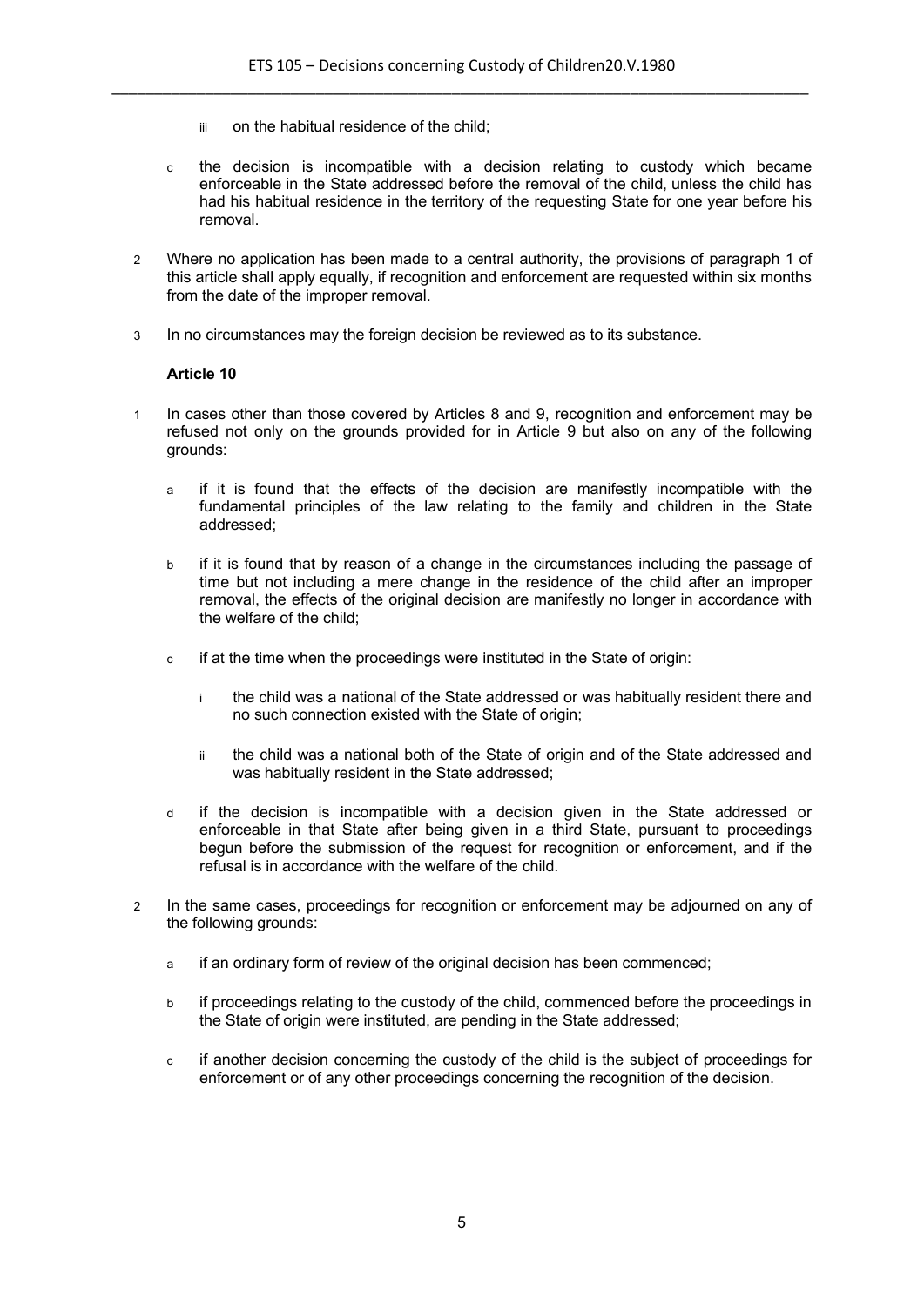- 1 Decisions on rights of access and provisions of decisions relating to custody which deal with the right of access shall be recognised and enforced subject to the same conditions as other decisions relating to custody.
- 2 However, the competent authority of the State addressed may fix the conditions for the implementation and exercise of the right of access taking into account, in particular, undertakings given by the parties on this matter.
- 3 Where no decision on the right of access has been taken or where recognition or enforcement of the decision relating to custody is refused, the central authority of the State addressed may apply to its competent authorities for a decision on the right of access, if the person claiming a right of access so requests.

### **Article 12**

Where, at the time of the removal of a child across an international frontier, there is no enforceable decision given in a Contracting State relating to his custody, the provisions of this Convention shall apply to any subsequent decision, relating to the custody of that child and declaring the removal to be unlawful, given in a Contracting State at the request of any interested person.

#### **Part III – Procedure**

#### **Article 13**

- 1 A request for recognition or enforcement in another Contracting State of a decision relating to custody shall be accompanied by:
	- a a document authorising the central authority of the State addressed to act on behalf of the applicant or to designate another representative for that purpose;
	- b a copy of the decision which satisfies the necessary conditions of authenticity;
	- c in the case of a decision given in the absence of the defendant or his legal representative, a document which establishes that the defendant was duly served with the document which instituted the proceedings or an equivalent document;
	- d if applicable, any document which establishes that, in accordance with the law of the State of origin, the decision is enforceable;
	- e if possible, a statement indicating the whereabouts or likely whereabouts of the child in the State addressed;
	- f proposals as to how the custody of the child should be restored.
- 2 The documents mentioned above shall, where necessary, be accompanied by a translation according to the provisions laid down in Article 6.

# **Article 14**

Each Contracting State shall apply a simple and expeditious procedure for recognition and enforcement of decisions relating to the custody of a child. To that end it shall ensure that a request for enforcement may be lodged by simple application.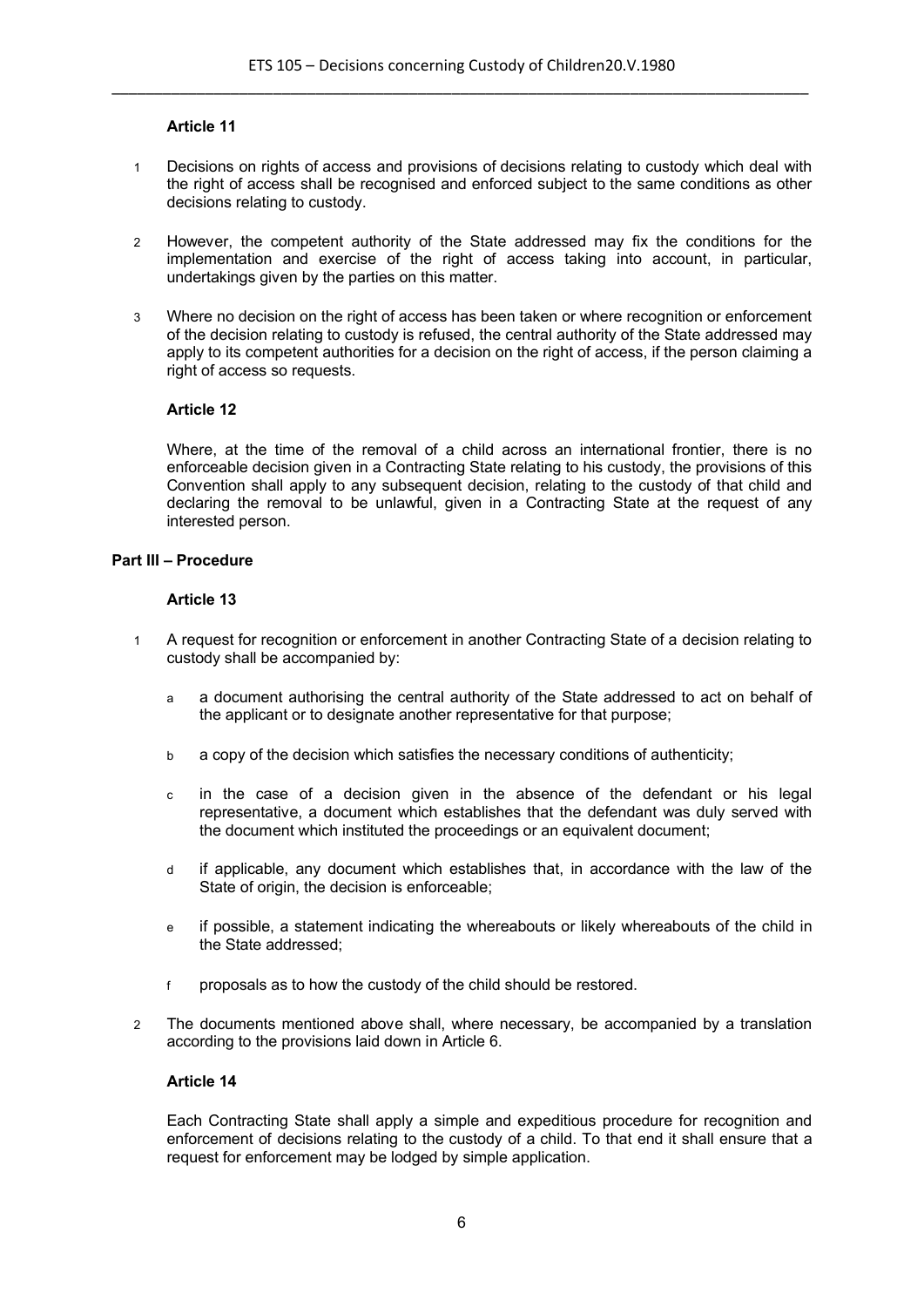- 1 Before reaching a decision under paragraph 1.b of Article 10, the authority concerned in the State addressed:
	- a shall ascertain the child's views unless this is impracticable having regard in particular to his age and understanding; and
	- b may request that any appropriate enquiries be carried out.
- 2 The cost of enquiries in any Contracting State shall be met by the authorities of the State where they are carried out.
- 3 Request for enquiries and the results of enquiries may be sent to the authority concerned through the central authorities.

### **Article 16**

For the purposes of this Convention, no legalisation or any like formality may be required.

### **Part IV – Reservations**

#### **Article 17**

- 1 A Contracting State may make a reservation that, in cases covered by Articles 8 and 9 or either of these Articles, recognition and enforcement of decisions relating to custody may be refused on such of the grounds provided under Article 10 as may be specified in the reservation.
- 2 Recognition and enforcement of decisions given in a Contracting State which has made the reservation provided for in paragraph 1 of this article may be refused in any other Contracting State on any of the additional grounds referred to in that reservation.

### **Article 18**

A Contracting State may make a reservation that it shall not be bound by the provisions of Article 12. The provisions of this Convention shall not apply to decisions referred to in Article 12 which have been given in a Contracting State which has made such a reservation.

# **Part V – Other instruments**

# **Article 19**

This Convention shall not exclude the possibility of relying on any other international instrument in force between the State of origin and the State addressed or on any other law of the State addressed not derived from an international agreement for the purpose of obtaining recognition or enforcement of a decision.

### **Article 20**

1 This Convention shall not affect any obligations which a Contracting State may have towards a non-Contracting State under an international instrument dealing with matters governed by this Convention.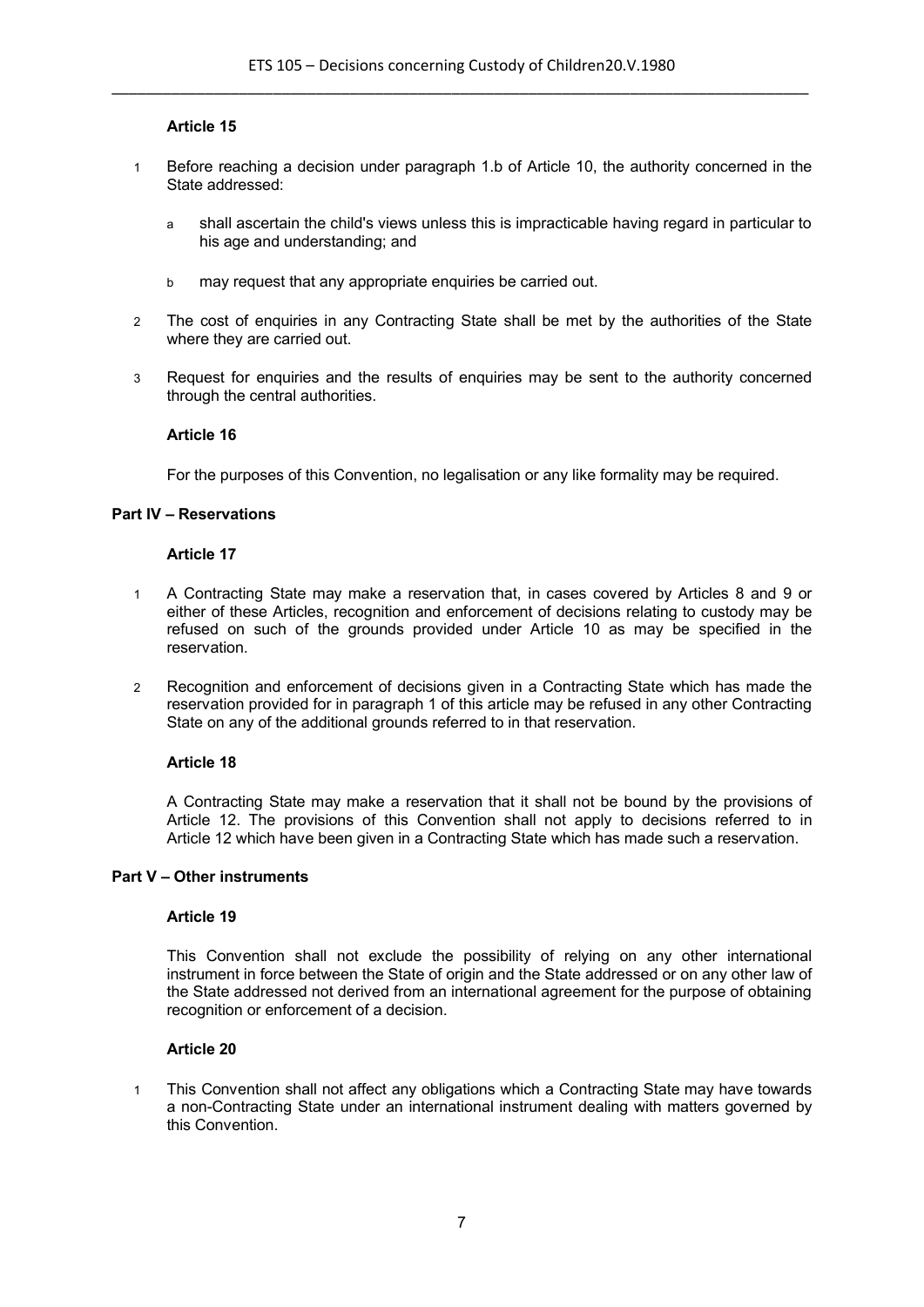2 When two or more Contracting States have enacted uniform laws in relation to custody of children or created a special system of recognition or enforcement of decisions in this field, or if they should do so in the future, they shall be free to apply, between themselves, those laws or that system in place of this Convention or any part of it. In order to avail themselves of this provision the State shall notify their decision to the Secretary General of the Council of Europe. Any alteration or revocation of this decision must also be notified.

### **Part VI – Final clauses**

### **Article 21**

This Convention shall be open for signature by the member States of the Council of Europe. It is subject to ratification, acceptance or approval. Instruments of ratification, acceptance or approval shall be deposited with the Secretary General of the Council of Europe.

#### **Article 22**

- 1 This Convention shall enter into force on the first day of the month following the expiration of a period of three months after the date on which three member States of the Council of Europe have expressed their consent to be bound by the Convention in accordance with the provisions of Article 21.
- 2 In respect of any member State which subsequently expresses its consent to be bound by it, the Convention shall enter into force on the first day of the month following the expiration of a period of three months after the date of the deposit of the instrument of ratification, acceptance or approval.

# **Article 23**

- 1 After the entry into force of this Convention, the Committee of Ministers of the Council of Europe may invite any State not a member of the Council to accede to this Convention, by a decision taken by the majority provided for by Article 20.d of the Statute and by the unanimous vote of the representatives of the Contracting States entitled to sit on the Committee.
- 2 In respect of any acceding State, the Convention shall enter into force on the first day of the month following the expiration of a period of three months after the date of deposit of the instrument of accession with the Secretary General of the Council of Europe.

- 1 Any State may at the time of signature or when depositing its instrument of ratification, acceptance, approval or accession, specify the territory or territories to which this Convention shall apply.
- 2 Any State may at any later date, by a declaration addressed to the Secretary General of the Council of Europe, extend the application of this Convention to any other territory specified in the declaration. In respect of such territory, the Convention shall enter into force on the first day of the month following the expiration of a period of three months after the date of receipt by the Secretary General of such declaration.
- 3 Any declaration made under the two preceding paragraphs may, in respect of any territory specified in such declaration, be withdrawn by a notification addressed to the Secretary General. The withdrawal shall become effective on the first day of the month following the expiration of a period of six months after the date of receipt of such notification by the Secretary General.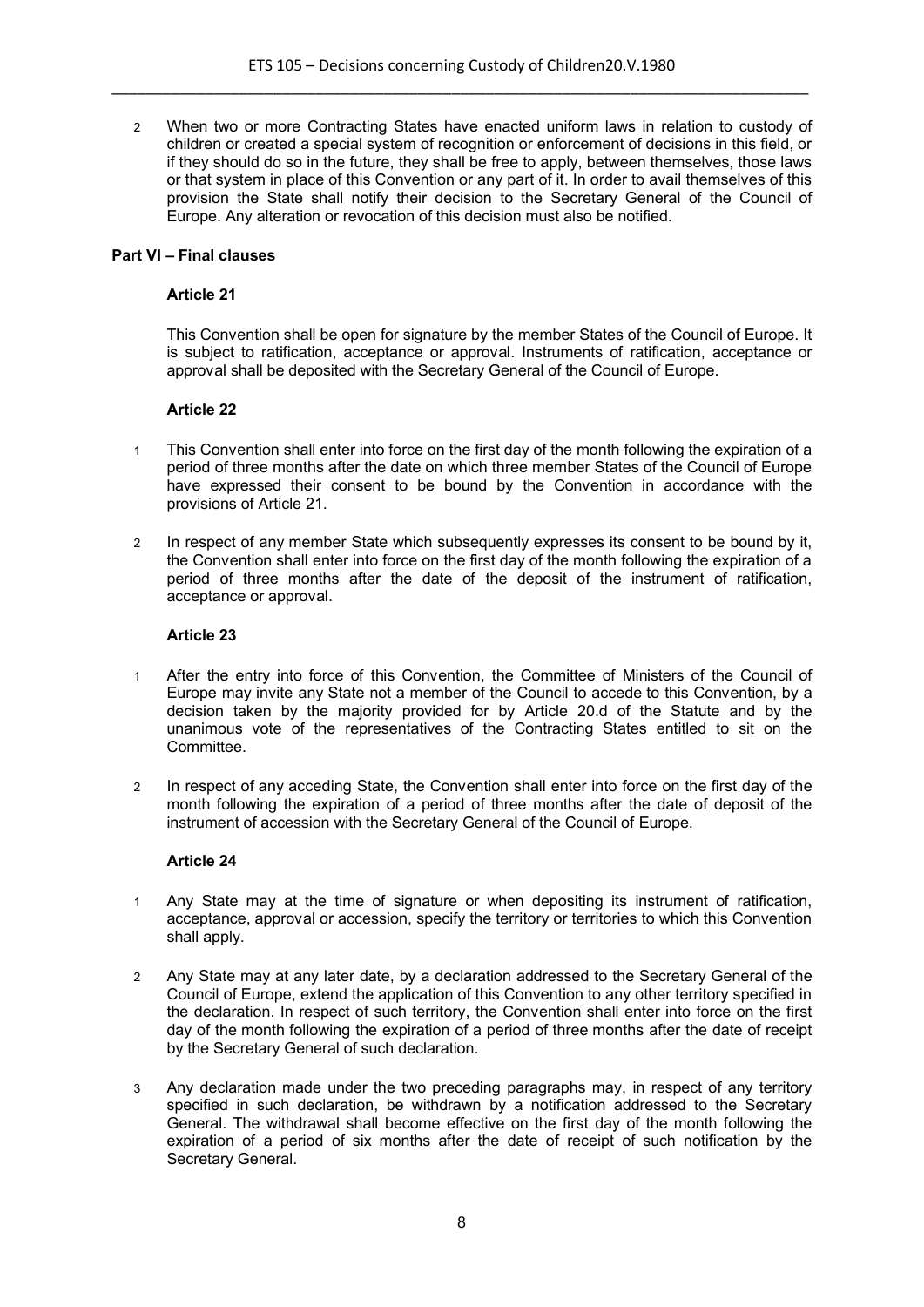- 1 A State which has two or more territorial units in which different systems of law apply in matters of custody of children and of recognition and enforcement of decisions relating to custody may, at the time of signature or when depositing its instrument of ratification, acceptance, approval or accession, declare that this Convention shall apply to all its territorial units or to one or more of them.
- 2 Such a State may at any later date, by a declaration addressed to the Secretary General of the Council of Europe, extend the application of this Convention to any other territorial unit specified in the declaration. In respect of such territorial unit the Convention shall enter into force on the first day of the month following the expiration of a period of three months after the date of receipt by the Secretary General of such declaration.
- 3 Any declaration made under the two preceding paragraphs may, in respect of any territorial unit specified in such declaration, be withdrawn by notification addressed to the Secretary General. The withdrawal shall become effective on the first day of the month following the expiration of a period of six months after the date of receipt of such notification by the Secretary General.

#### **Article 26**

- 1 In relation to a State which has in matters of custody two or more systems of law of territorial application:
	- a reference to the law of a person's habitual residence or to the law of a person's nationality shall be construed as referring to the system of law determined by the rules in force in that State or, if there are no such rules, to the system of law with which the person concerned is most closely connected;
	- b reference to the State of origin or to the State addressed shall be construed as referring, as the case may, be to the territorial unit where recognition or enforcement of the decision or restoration of custody is requested.
- 2 Paragraph 1.a of this article also applies *mutatis mutandis* to States which have in matters of custody two or more systems of law of personal application.

- 1 Any State may, at the time of signature or when depositing its instrument of ratification, acceptance, approval or accession, declare that it avails itself of one or more of the reservations provided for in paragraph 3 of Article 6, Article 17 and Article 18 of this Convention. No other reservation may be made.
- 2 Any Contracting State which has made a reservation under the preceding paragraph may wholly or partly withdraw it by means of a notification addressed to the Secretary General of the Council of Europe. The withdrawal shall take effect on the date of receipt of such notification by the Secretary General.